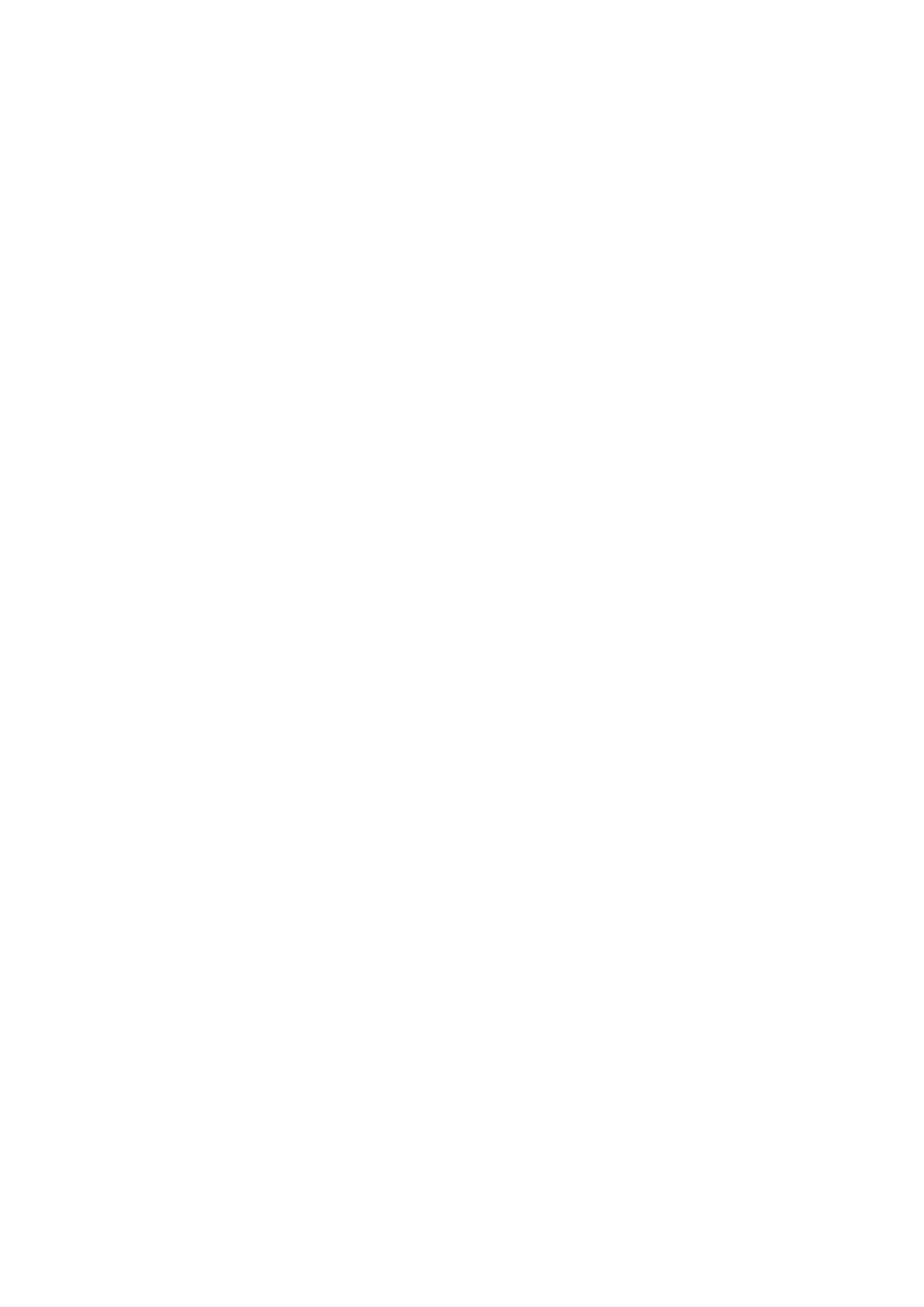# **RENFREWSHIRE VALUATION JOINT BOARD**



# **CARERS LEAVE POLICY HR26**

| <b>Title</b>       | <b>Carers Leave Policy</b> |
|--------------------|----------------------------|
| <b>Author</b>      | Kate Crawford, Assessor    |
| <b>Approved By</b> | <b>Management Team</b>     |
| Date of Approval   |                            |
| <b>Reviewer</b>    | <b>PAO</b>                 |
| <b>Review Date</b> | As reguired                |

#### **Review History**

| <b>Review</b><br>No. | <b>Details</b> | <b>Release Date</b> |
|----------------------|----------------|---------------------|
|                      |                |                     |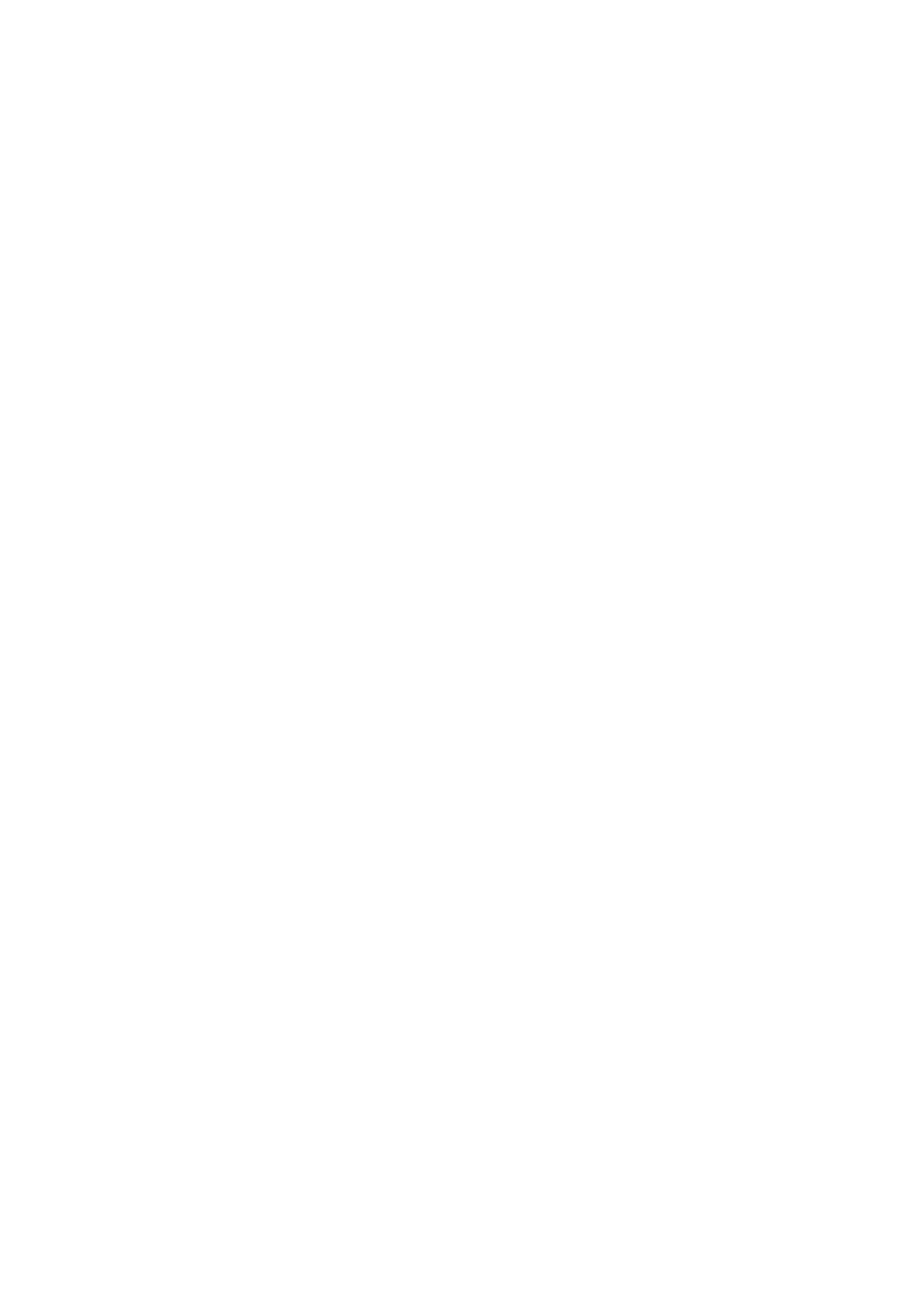# **Contents Page no**

| 1.  | Introduction                                               | 3              |
|-----|------------------------------------------------------------|----------------|
| 2.  | <b>Purpose and Aims</b>                                    | 3              |
| 3.  | Scope                                                      | 3              |
| 4.  | <b>Definition Carers and Carers Leave</b>                  | 3              |
| 5.  | <b>Carers Register and Carers Leave</b>                    | $\overline{4}$ |
| 6.  | Making a request for Carers Leave                          | 5              |
| 7.  | Considering a request and reaching a decision              | 5              |
| 8.  | Confidentiality                                            | 6              |
| 9.  | <b>Impact Assessment</b>                                   | 6              |
| 10. | <b>Monitoring and Review</b>                               | 6              |
| 11. | Appendix 1 – Carers Register Application Form – HR&OD/CL/1 | $\overline{7}$ |
| 12. | Appendix 2 – Carers Leave Request Form - HR&OD/CL/2        | 9              |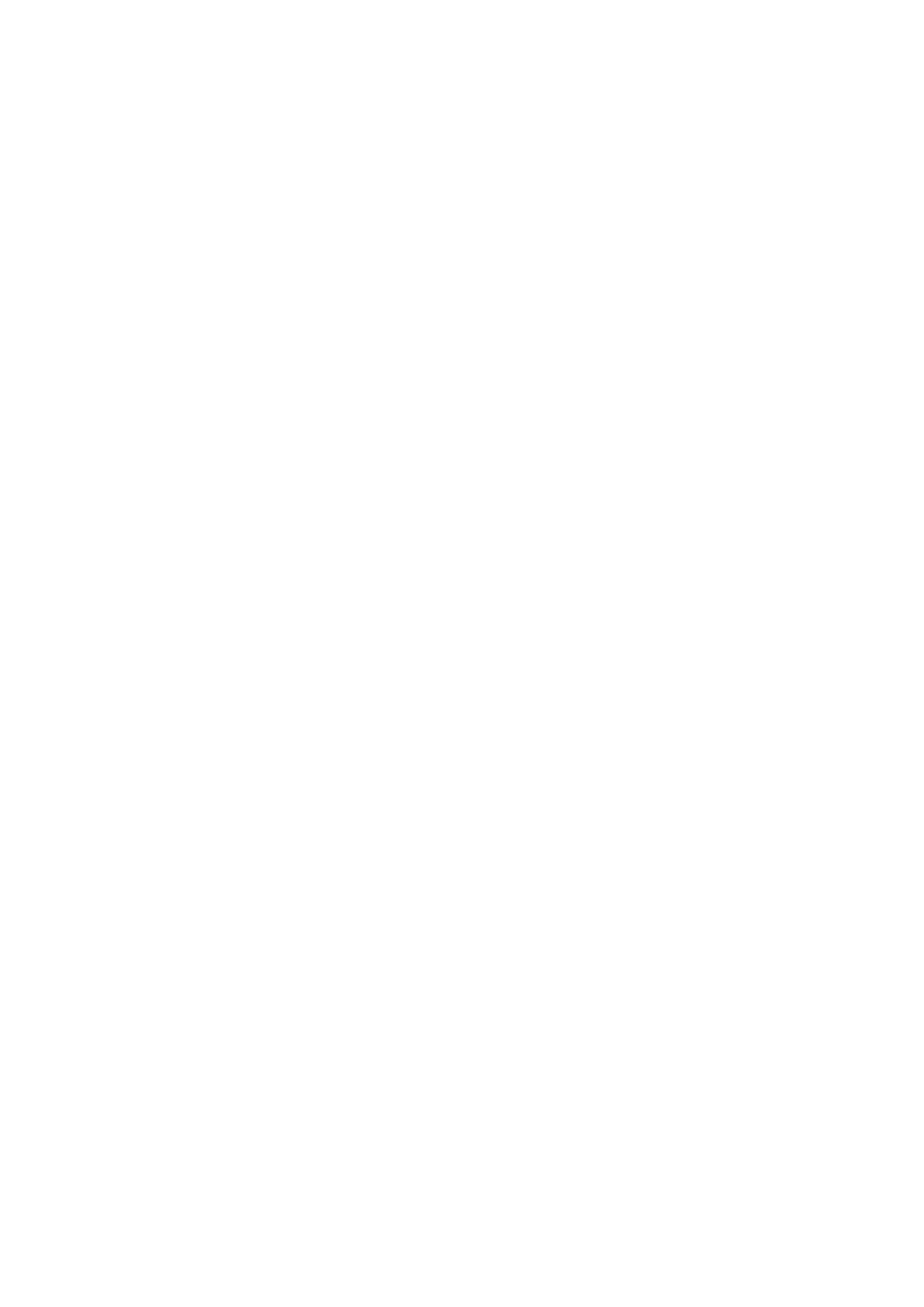#### **1. Introduction**

- 1.1 Renfrewshire Valuation Joint Board (RVJB) recognises that employees increasingly have caring responsibilities which sometimes can be challenging and may impact their ability to balance their work and home life.
- 1.2 For carers, work can often represent a lifeline, not only financially, but in providing a life outside of caring. However, juggling work and caring responsibilities can be extremely stressful. Research carried out by the Scottish Government indicates that over 3 million people in the UK combine paid work with caring responsibilities. In Scotland this figure is 270,000 and equates to 1 in 8 people across the Scottish workforce having caring responsibilities, with this likely to increase significantly as the population gets older and people remain in the work for longer.

#### **2. Purpose and Aims**

- 2.1 The purpose of this policy is to support the Board in managing carers leave requests with a clear, fair and transparent process, whilst supporting employees who are primary carers to balance home and caring commitments.
- 2.2 The policy aims to:
	- Demonstrate the Board's commitment to supporting employees who have caring responsibilities;
	- Provide support to help employees balance working and caring commitments;
	- Support the Board to identify and engage with employees who are carers to understand their daily challenges and seek to remove any barriers;
	- Raise awareness of support provisions available through the Board, for example, health and well-being and financial.
- 2.3 This policy compliments the Board's flexible working and special leave provisions already in place and will support employees who are primary carers with paid time off work.

#### **3. Scope**

3.1 This policy applies to all Board employees.

#### **4. Definition of a Carer and Carers Leave**

4.1 For the purpose of this policy, a carer is an employee who provides unpaid care to an ill, frail or disabled relative or partner. The employee is the primary carer and this is not the same as someone who provides care professionally or through a voluntary organisation.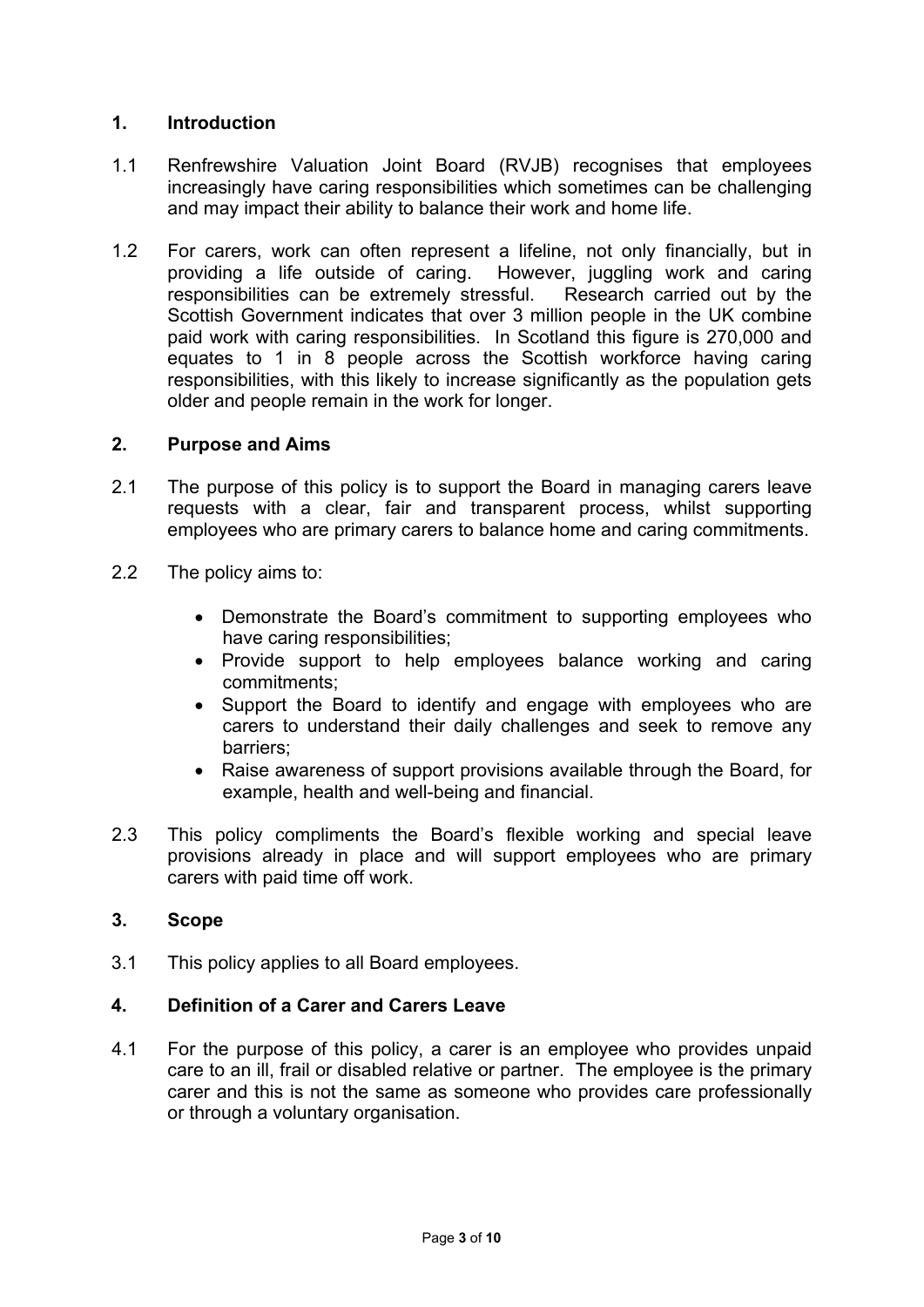- 4.2 Paid carers leave may be requested by employees with primary caring responsibilities. Although not an exhaustive list, some examples of when paid carers leave may be requested include:
	- To manage an unplanned or temporary caring emergency assisting a relative or partner who is ill or injured and is unable to look after themselves;
	- To make arrangements for the provision of care for a relative or partner who is ill or injured;
	- To manage an unexpected breakdown of care arrangements for a relative or partner;
	- To manage the transition from home to care home or hospital to home/care home;
	- To provide support when caring for a terminally ill relative or partner;
	- To manage the hospitalisation of a relative or partner.

### **5. Carers Register and Carers Leave**

- 5.1 In order to qualify for paid carers leave, employees must firstly register themselves on the Board's Carers Register. This can be done by completing the registration form available at **Appendix 1.** To register employees must meet the qualifying criteria below:
	- They are the primary carer;
	- They have at least 26 weeks continuous service:
	- Be able to provide evidence of their caring responsibilities and relationship through their GP or through their local Carers Centre such as Renfrewshire Carers Centre.

#### **If this type of evidence is not available, other forms of evidence that demonstrate a primary caring responsibility exists will be considered**.

- 5.2 The Carers Register will be held by the Board in full compliance with the General Data Protection Regulations. Placement on the register will be reviewed annually or following a change in circumstances. It will be the responsibility of the carer to inform the Board of any changes in circumstances.
- 5.3 Employees who are eligible can request a maximum of **1 week** paid carers leave in any leave year. Carers leave approved will be pro-rated in line with an employee's hours/work pattern. Requests for carers leave can be made in hours, half or full days or a complete week.
- 5.4 The Board provides access to other support for employees with caring responsibilities that may compliment or be an alternative to carers leave. These include the:
	- Special Leave Policy;
	- Flexible Working Policy, including reduction in hours, compressed hours, home working;
	- Supporting Attendance Policy;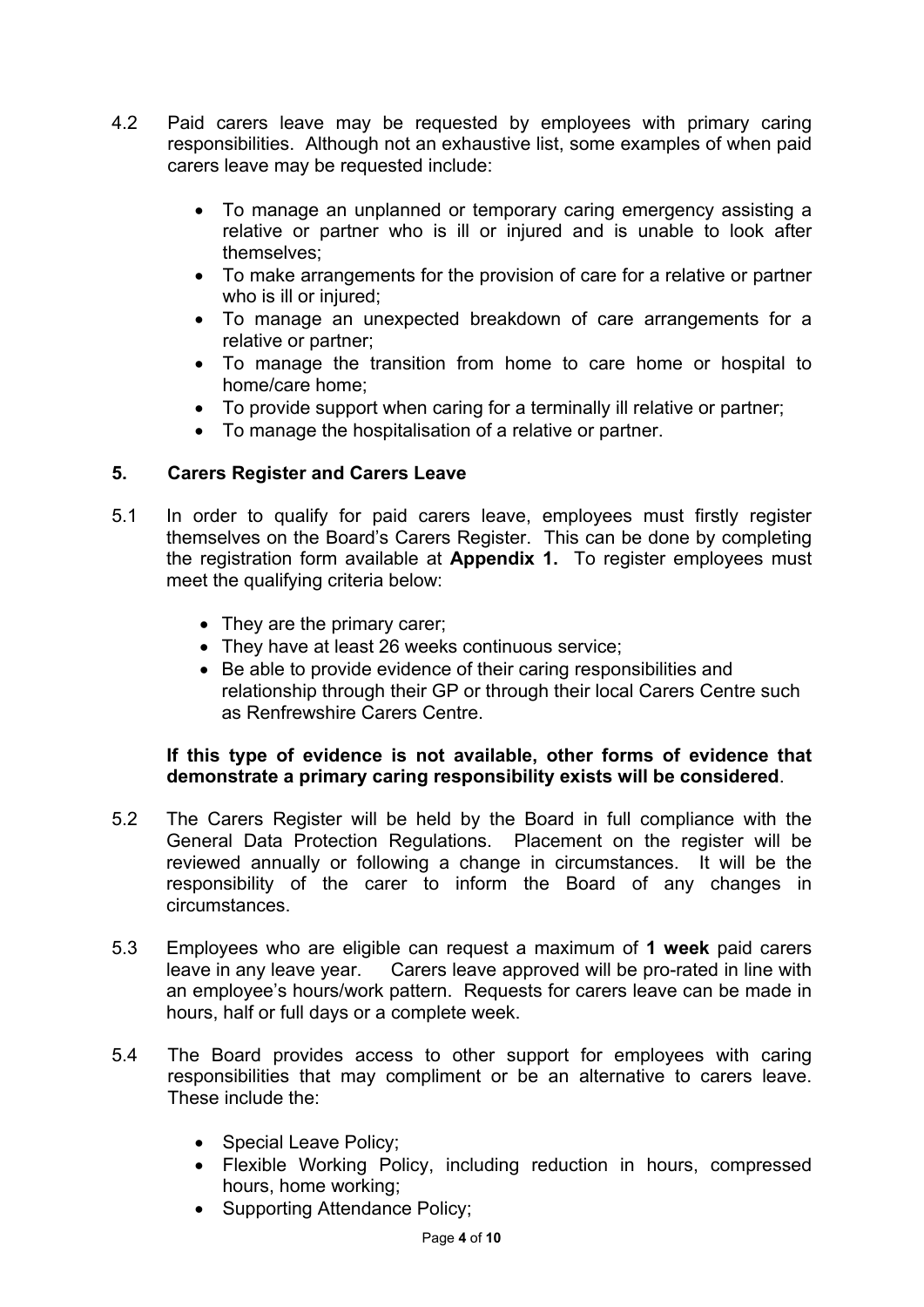- Occupational Health and Employee Counselling;
- Annual Leave;
- **•** Flexi time

#### **6. Making a request for Carers Leave**

- 6.1 Once listed on the Board's Carers Register, employees wishing to apply for carers leave should complete the form at **Appendix 2** and submit it to their line manager as soon as is practically possible. Employees must give reasonable notice to allow their manager to fairly consider their request. Key information the line manager will consider includes the following:
	- The employee has applied to and is listed on the Carers Register;
	- Confirmation that the employee is the primary carer and details of the caring relationship;
	- Confirmation that they have 26 weeks continuous service;
	- The amount of carers leave requested (hours/days/week);
	- The date the carers leave will start and finish;
	- Details of any shared carers leave with a spouse, partner, family member or friend who also works with the Board.

#### **7. Considering a request and reaching a decision**

- 7.1 The line manager should discuss the request with the employee, taking into account the carer's personal circumstances. The line manager must clarify the reasons for the application and ensure that carers leave is the most appropriate option as other alternatives may be more suitable. Before reaching a decision on the request, the line manager should consider the following:
	- The carers relationship to the relative or partner;
	- The nature of the relative or partner's illness:
	- The expected duration of the carers leave;
	- The operational impact on service delivery and costs associated with any backfilling if required and/or whether work needs to be redistributed.

#### **Costs should be considered based on what is reasonable and fair, taking into account the circumstances of the request.**

- 7.2 Requests for Carers Leave must be recorded in the same way as Special Leave requests and the Payroll Section must be advised when carers leave has been approved.
- 7.3 If a line manager refuses a request for carers leave, the employee must receive from the line manager written confirmation providing the business reasons for the refusal. The manager's decision is final.
- 7.4 In the event that two employees of the Board share primary caring responsibilities for a relative, only one request for carers leave can be approved (unless the two employees are able to share the carers leave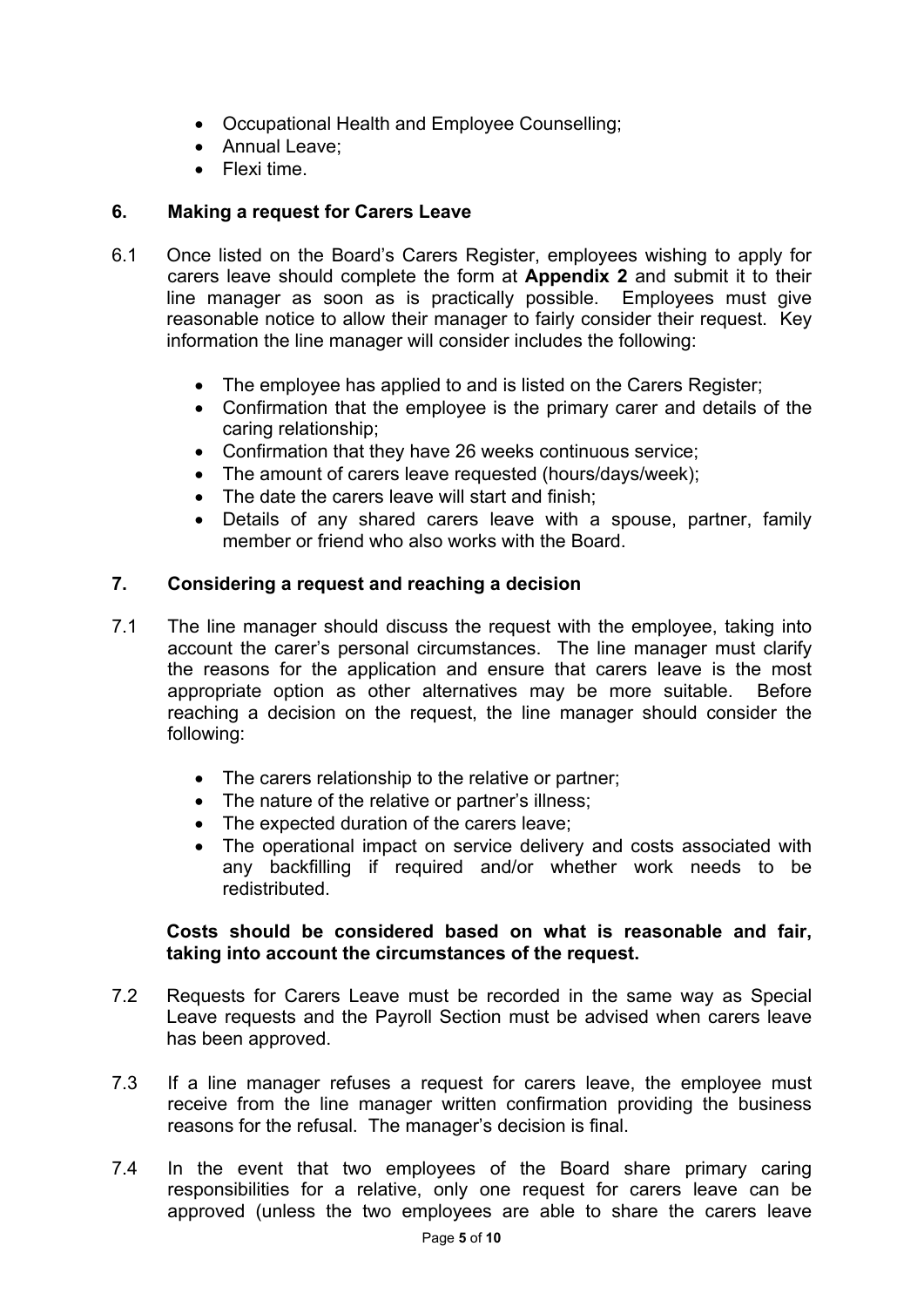provision of 1 week). For example, if a married couple have caring responsibilities for a relative, carers leave could be shared with one employee receiving three days and the other employee receiving two days.

#### **8. Confidentiality**

8.1 Information relating to carers leave should be recorded, maintained and processed confidentially and securely. Information processed may include manual or electronic records and will be done so in line with the General Data Protection Regulations and will be used only to monitor the effectiveness of this policy.

#### **9. Impact assessment**

9.1 This policy has been impact assessed in line with the Board's obligation to comply with the Equality Act 2010 and the Public Sector Equality Duty.

#### **10. Monitoring and review**

10.1 This policy will be reviewed regularly and in line with any legislative and organisational changes. The recognised trade unions will be consulted on any future changes to this policy.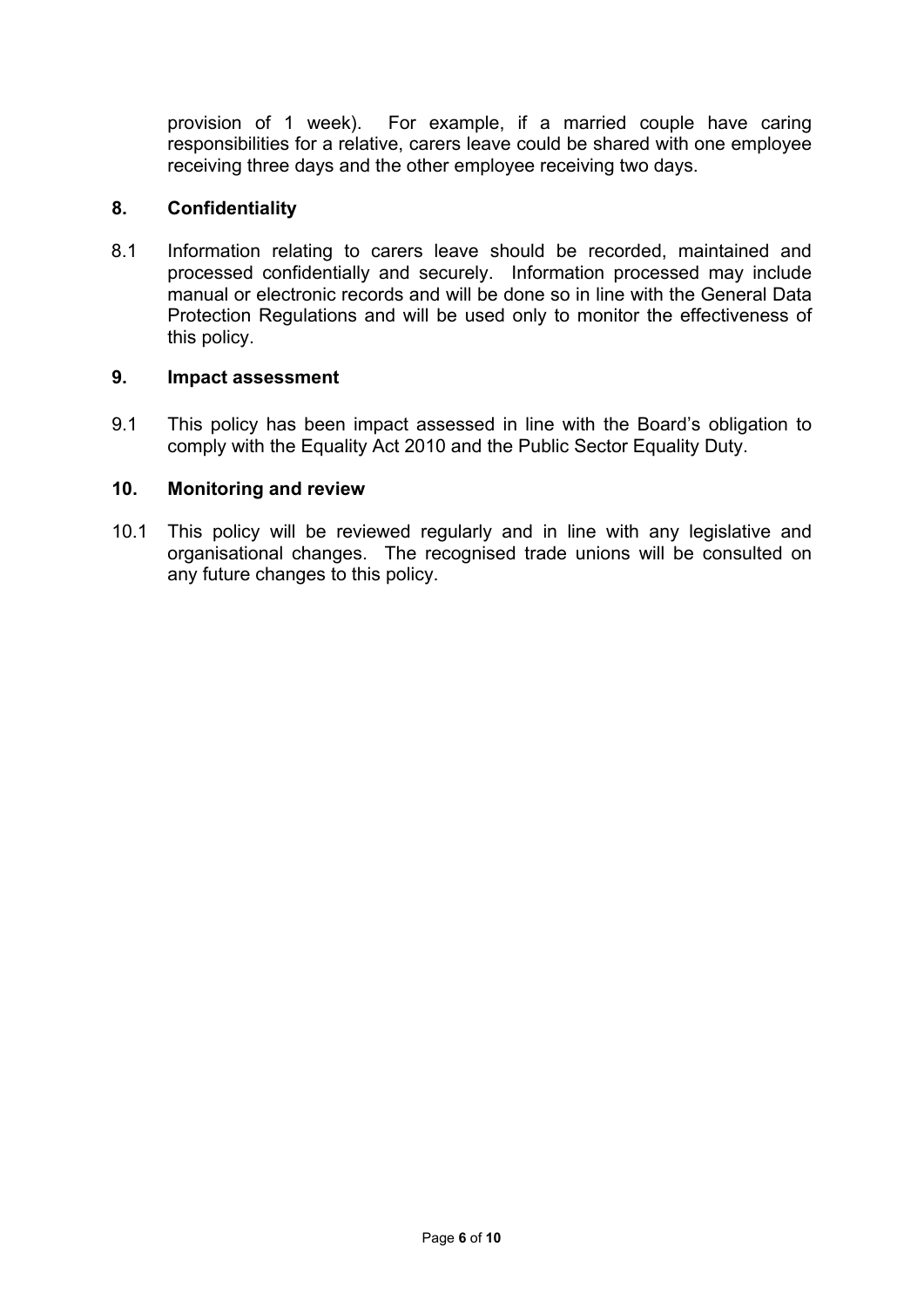### **APPENDIX 1 – CARERS REGISTER APPLICATION FORM**

# **RENFREWSHIRE VALUATION JOINT BOARD CARERS REGISTER APPLICATION FORM - HR&OD/CL/1**



□

□

The Board's Carers Register is a list of employees who have identified themselves as primary carers. The purpose of the register is to help the Board identify primary carers to ensure that they receive appropriate support and information. Acceptance on the register is conditional upon employees meeting the qualifying criteria set out in the Carers Leave Policy (Section 5) and detailed on this form.

#### **1. Personal details**

**Name:**

| Designation:               | Service:                     |  |
|----------------------------|------------------------------|--|
| <b>Work location:</b>      | Home<br><b>Address:</b>      |  |
| <b>Employee</b><br>number: | <b>Work phone</b><br>Number: |  |
|                            |                              |  |

#### **2. Application/Eligibility Criteria**

I would like to apply to for inclusion on the Board's Carers Register. I am making this application as I have primary caring responsibilities as defined within the Carers Leave Policy (Section 5).

I confirm:

| I am a primary carer for a relative/partner (in line with the Carers Leave |  |
|----------------------------------------------------------------------------|--|
| Policy)                                                                    |  |

I have provided evidence of my primary caring responsibilities from my GP/Carers Centre

I have 26 weeks continuous service  $\Box$ 

Please provide details if you share primary caring responsibilities with another Board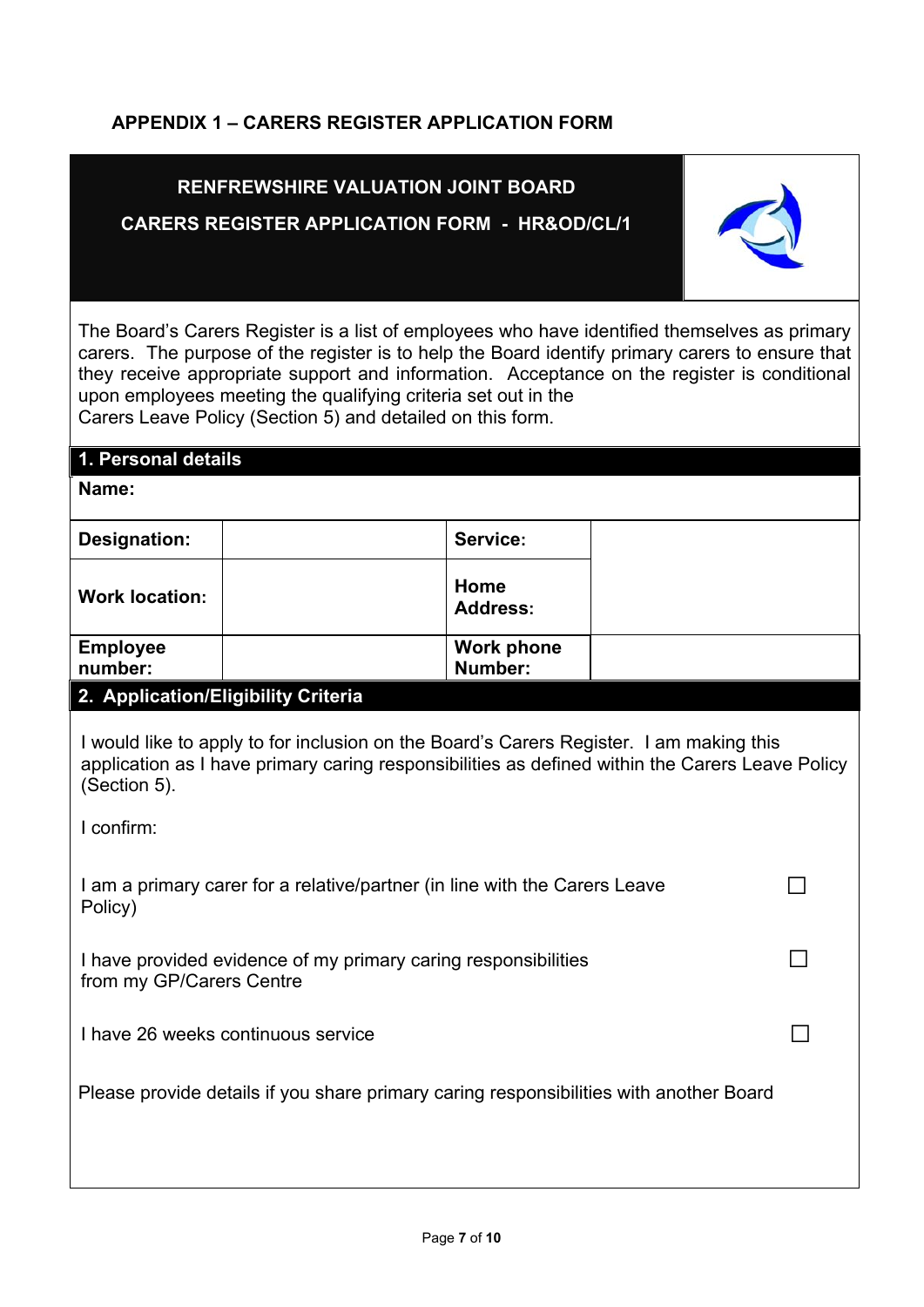# **3. Consent and Declaration**

I consent to you sharing this information with my line manager in the event that I request a period of carers leave.

I confirm that all information I have given on this application form for the Carers Register is accurate.

**Signature:**

**Date:** 

| 4. GP/Carers Centre Confirmation                     |                                              |
|------------------------------------------------------|----------------------------------------------|
| I confirm that<br>primary caring responsibilities.   | is a primary carer and regularly carries out |
| <b>GP/Carers Centre Signature or Stamp:</b><br>Date: |                                              |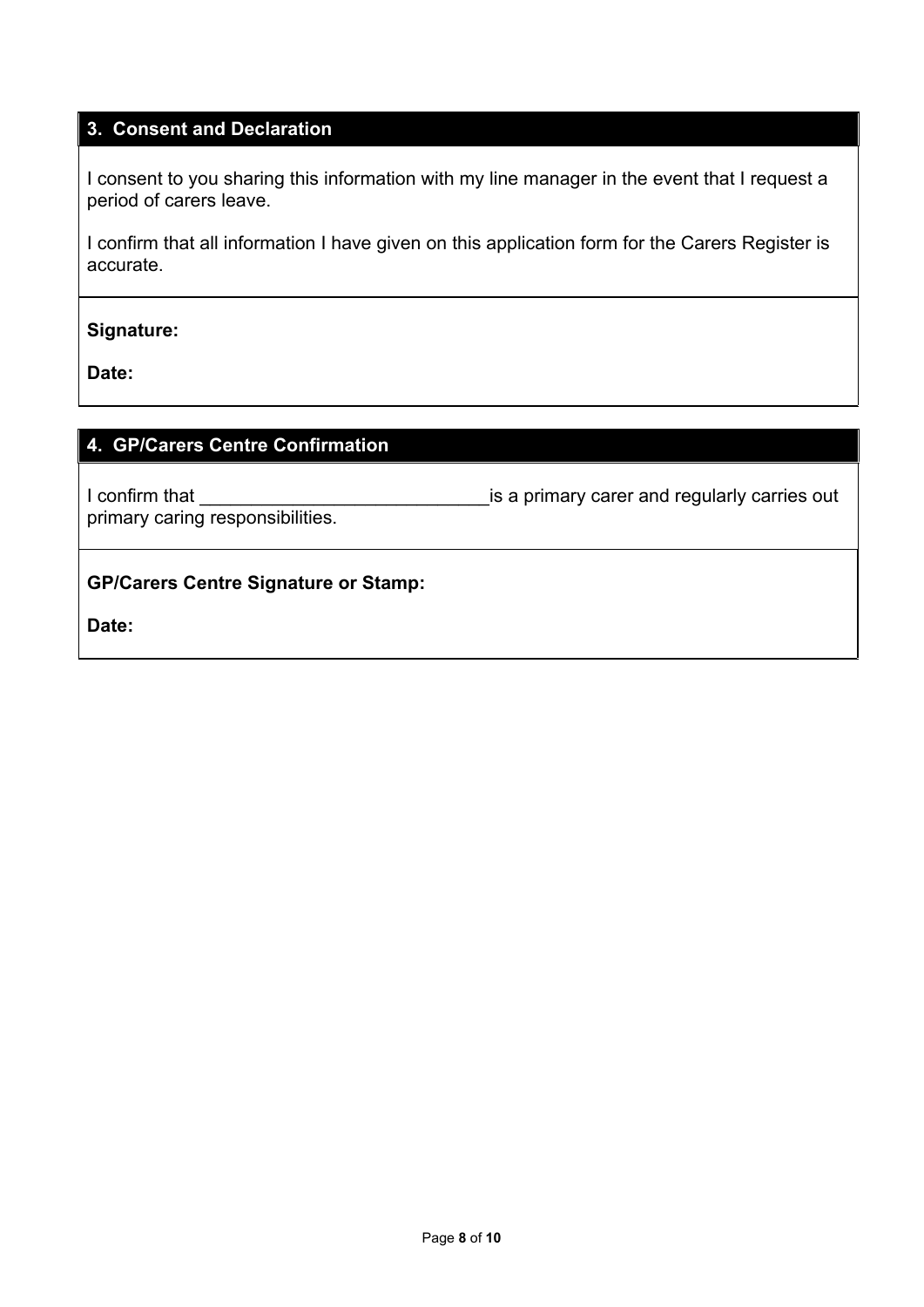## **APPENDIX 2 – CARERS LEAVE REQUEST FORM**

## **RENFREWSHIRE VALUATION JOINT BOARD**

#### **CARERS LEAVE REQUEST FORM - HR&OD/CL/2**



#### **Note to the employee**

This form should be used to make a request for paid Carers Leave. Please ensure all sections are completed before sending to your line manager for their consideration.

#### **Note to the line manager**

On receiving a request for paid carers leave, the line manager should discuss the request with The employee, taking into account the carer's personal circumstances. The line manager must clarify the reasons for the request with the employee and ensure that carers leave is the most appropriate option. Before reaching a decision on the request, the line manager should consider the following:

- the carers relationship to the relative or partner;
- the nature of the relative or partner's illness:
- the expected duration of the carers leave;
- the operational impact on service delivery and costs associated with any backfilling if required and/or whether work needs to be redistributed.

| 1. Personal details        |                              |
|----------------------------|------------------------------|
| Name:                      |                              |
| Designation:               | Service:                     |
| <b>Work</b><br>location:   | Home<br><b>Address:</b>      |
| <b>Employee</b><br>number: | <b>Work phone</b><br>Number: |
| 2. Carers Leave Request    |                              |

I confirm I am eligible to apply for paid Carers Leave and I am listed on the Carers Register as per

Section 5 of the Carers Leave Policy.

I would like to request paid Carers Leave as detailed below:

|  | Start Date End Date No of days or hours<br>requested | <b>Reason for Request</b> |
|--|------------------------------------------------------|---------------------------|
|  |                                                      |                           |
|  |                                                      |                           |
|  |                                                      |                           |
|  |                                                      |                           |